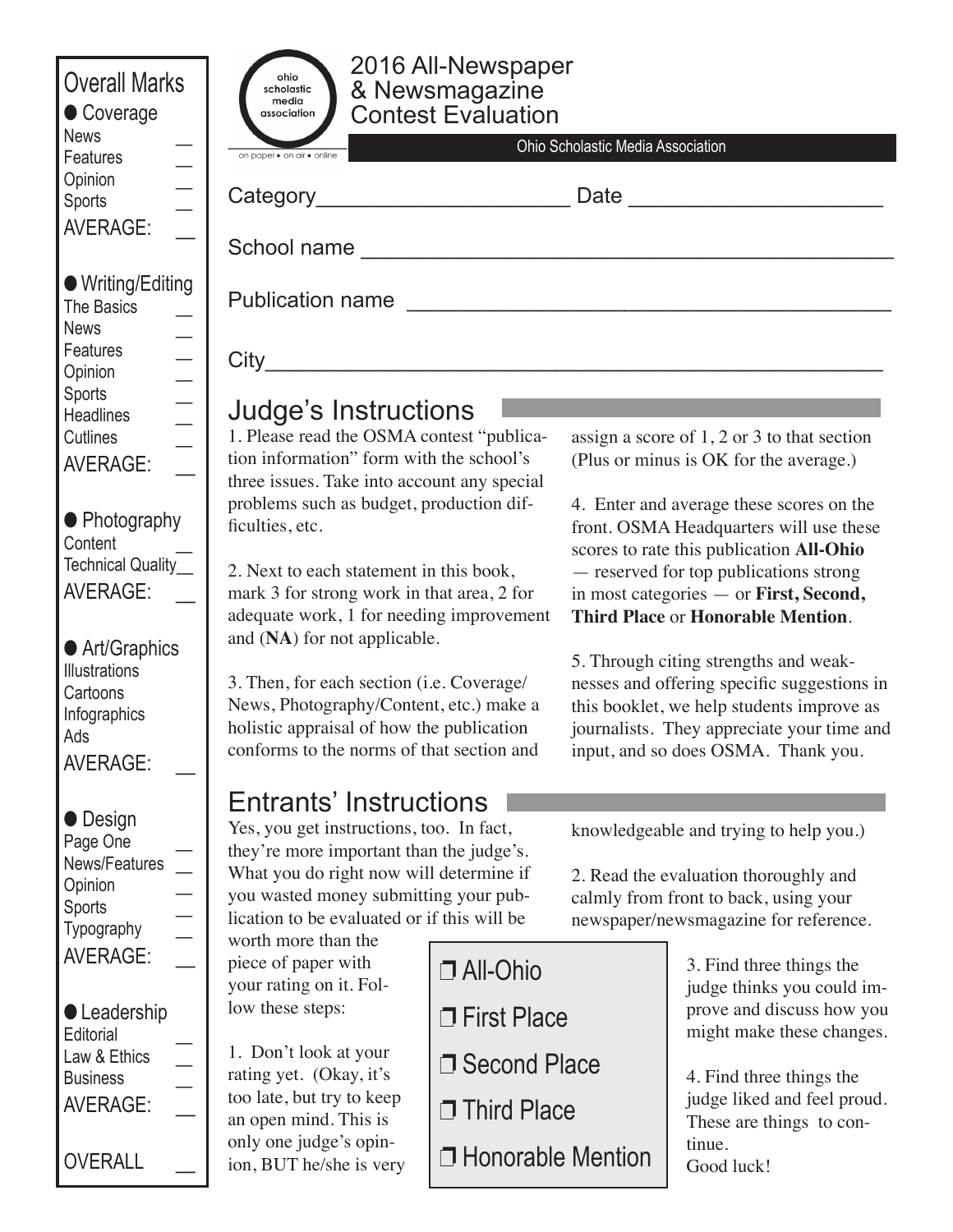# Coverage /average

### News

1. Stories cover a variety of topics with impact on most students' lives, both inside and outside the school.

- \_\_\_\_\_ 2. Stories are handled both in depth and in briefs as appropriate.
	- \_\_\_\_\_ 3. Stories emphasize significance, interest and, if possible, timeliness. Many are oriented toward the future and not the past.
- \_\_\_\_\_ 4. Stories show evidence of in-depth reporting through a variety of sources. Such stories have authoritative sources who can offer new insight and information, not just another opinion.

### Features

- 1. Stories show a range of styles and tones.
- \_\_\_\_\_ 2. When possible, stories contain a news peg.
- \_\_\_\_\_ 3. Personality profiles give insight into newsworthy faculty, students and community members.
- \_\_\_\_\_ 4. Horoscopes, puzzles, jokes, gossip columns and articles that reflect little real reporting are avoided.
- \_\_\_\_\_ 5. First person is avoided unless it's absolutely the best angle for the story.

### **Opinion**

1. Each issue contains at least one unsigned editorial that represents the editorial board or staff opinion.

- \_\_\_\_\_ 2. Editorials are pertinent to the school and make a direct appeal to the reader.
- \_\_\_\_\_ 3. Editorials are generally based on and linked to objective coverage elsewhere in the publication.
- \_\_\_\_\_ 4. Editorials avoid trite subjects and ones about which nothing can be done; the publication also balances laudatory and analysis pieces, critical and lighter pieces.
- \_\_\_\_\_ 5. Editorial page also contains other opinion pieces, including letters to the editor, commentary and cartoons.
	- \_\_\_\_\_ 6. It also regularly publishes a policy about letters and content.

# Comments: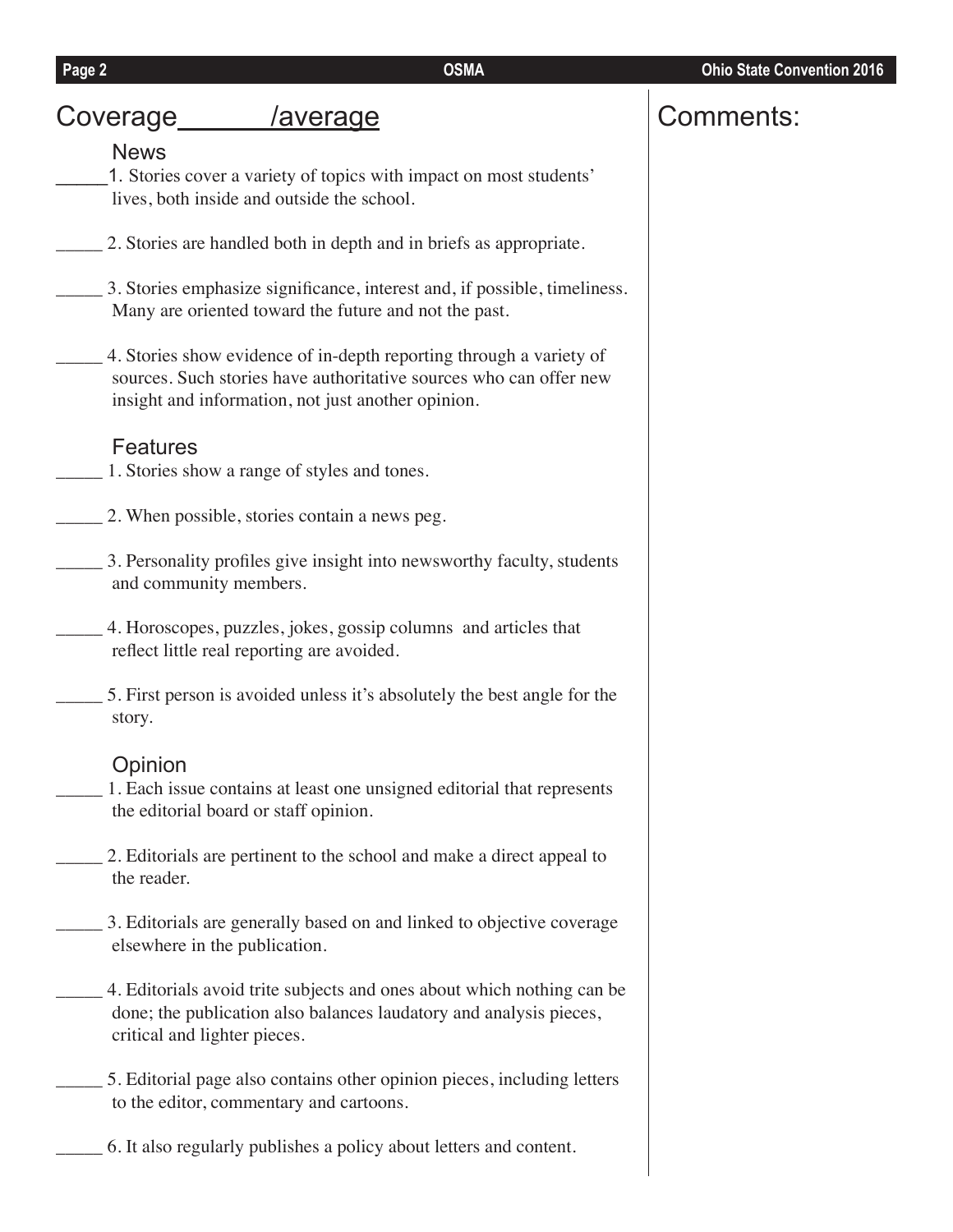- \_\_\_\_\_1. Focus is on the future and feature angles, not on the past or on playby-play coverage.
- \_\_\_\_\_ 2. Sports coverage is comprehensive -- intramural programs, community recreation, life sports, college or pro sports -- always with a student angle and "expert" sources.
- \_\_\_\_\_ 3. Final score, opponent and sport involved are mentioned early in coverage stories.
- \_\_\_\_\_ 4. Stories are balanced, not simply cheerleading for the school's athletic program.
- \_\_\_\_\_ 5. Sports pages include some labeled sports opinion pieces as well as objective material.

# Writing/Editing /average

## The Basics

\_\_\_\_\_ 1. Stories contain correct grammar, spelling and punctuation, avoid typos and use consistent style (AP or comparable).

- \_\_\_\_\_ 2. Writing is clear, easy to understand, generally in active voice.
- \_\_\_\_\_ 3. Copy is tightly written and avoids clichés, triteness and "blah words" such as "there is/are/was/were."
- \_\_\_\_\_ 4. Sentences are short and readable; paragraphs are a manageable length. (usually two or three sentences)
- \_\_\_\_\_ 5. Fairness and balance are top priorities.

### News

- 1. Stories are complete and answer all questions.
	- 2. Stories are objective; editorializing and first person are not used.
- \_\_\_\_\_ 3. Stories reflect sound interviewing techniques, and sources are properly identified.
- \_\_\_\_\_ 4. Leads emphasize the most important and timely element of the story and don't rehash old information.
	- 5. Leads don't begin with "a," "an" or "the" or other dull words. Leads MAY begin with description or narration, followed by a "nut graph."

# Sports  $\vert$  Comments: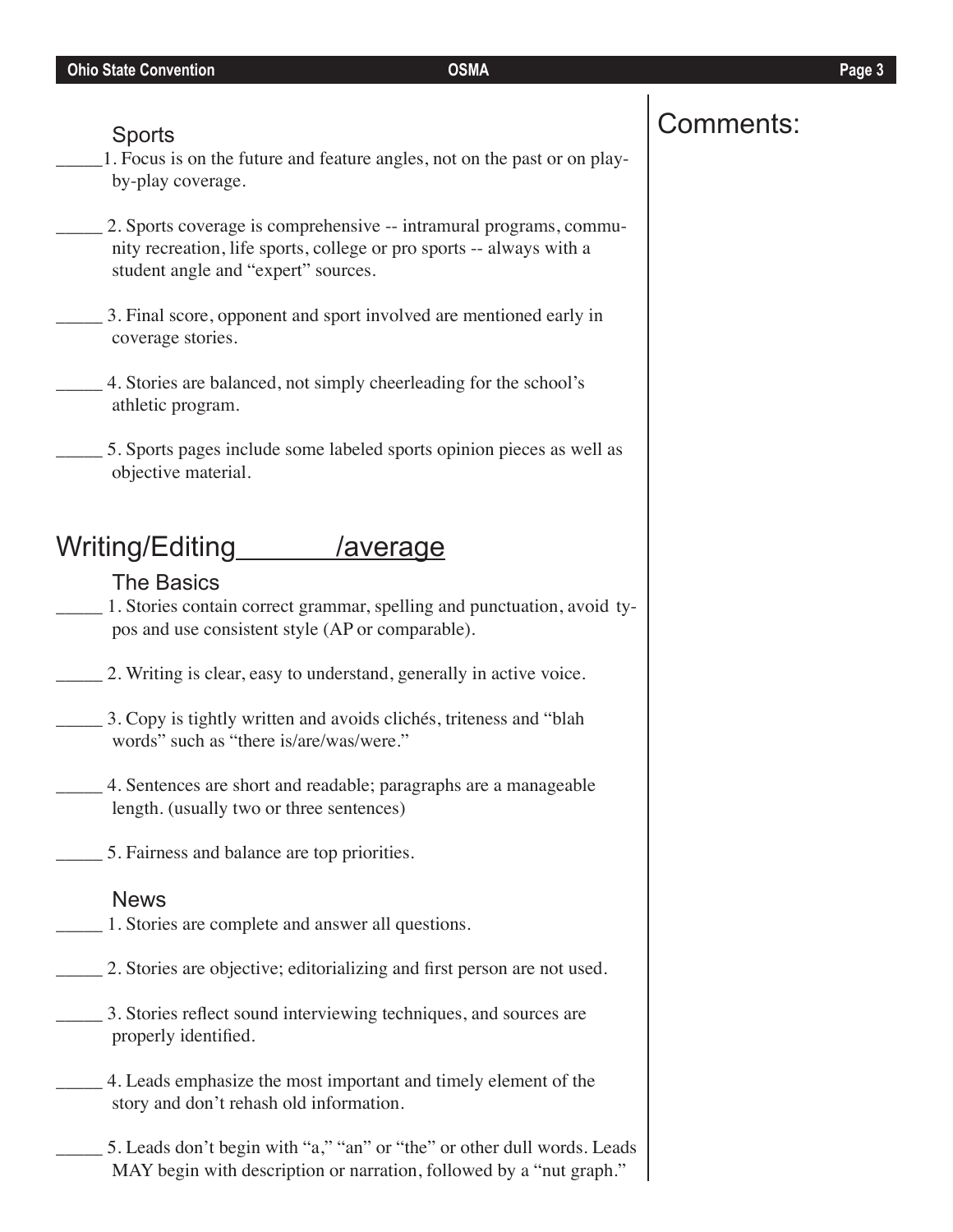## Features

- **\_\_\_\_** 1. Leads pull reader into the story, avoiding questions or quotes.
- 2. Feature leads have transitional flow into the "nut" graph.
- \_\_\_\_\_ 3. Stories mix direct and indirect quotes, emphasizing expert sources when possible and avoiding previously published material.
- \_\_\_\_\_ 4. Stories are logically organized, using transition to move the reader from one idea to the next throughout the story.
- \_\_\_\_\_ 5. Words are used to give life and color to stories without bringing in reporter opinion.

## Opinion

- \_\_\_\_\_ 1. Editorials show early the staff's stand on an issue.
- \_\_\_\_\_ 2. Editorials present logical support for their stand and offer solutions if at all possible.
- \_\_\_\_\_ 3. Editorials are written in terms of the understood "we," not "I."
- \_\_\_\_\_ 4. Editorials are short and tightly written, about 350 400 words.
- \_\_\_\_\_ 5. Opinion writing avoids the use of rhetorical questions. Changing rhetorical questions to statements makes stronger writing.
- \_\_\_\_\_ 6. Columns or commentaries are focused and make a point.
- \_\_\_\_\_ 7. Columns run regularly, if at all, and have a unifying tone or topic.
- 8. Reviews are supported, illustrating why something is good or not; they don't just retell a plot or list songs performed.

## Sports

- \_\_\_\_\_ 1. Stories avoid clichés and unnecessary sports jargon.
- 2. Stories emphasize the why and how and avoid retelling old events in chronological order.
- \_\_\_\_\_ 3. Stories avoid editorializing (i.e. Our great Bulldogs...).
- \_\_\_\_\_ 4. Creditable sources like coaches, athletic director and players are interviewed, and their quotes used.
- \_\_\_\_\_ 5. Stats are not overdone, but they are used with quotes to support points the reporter is making.

# Comments: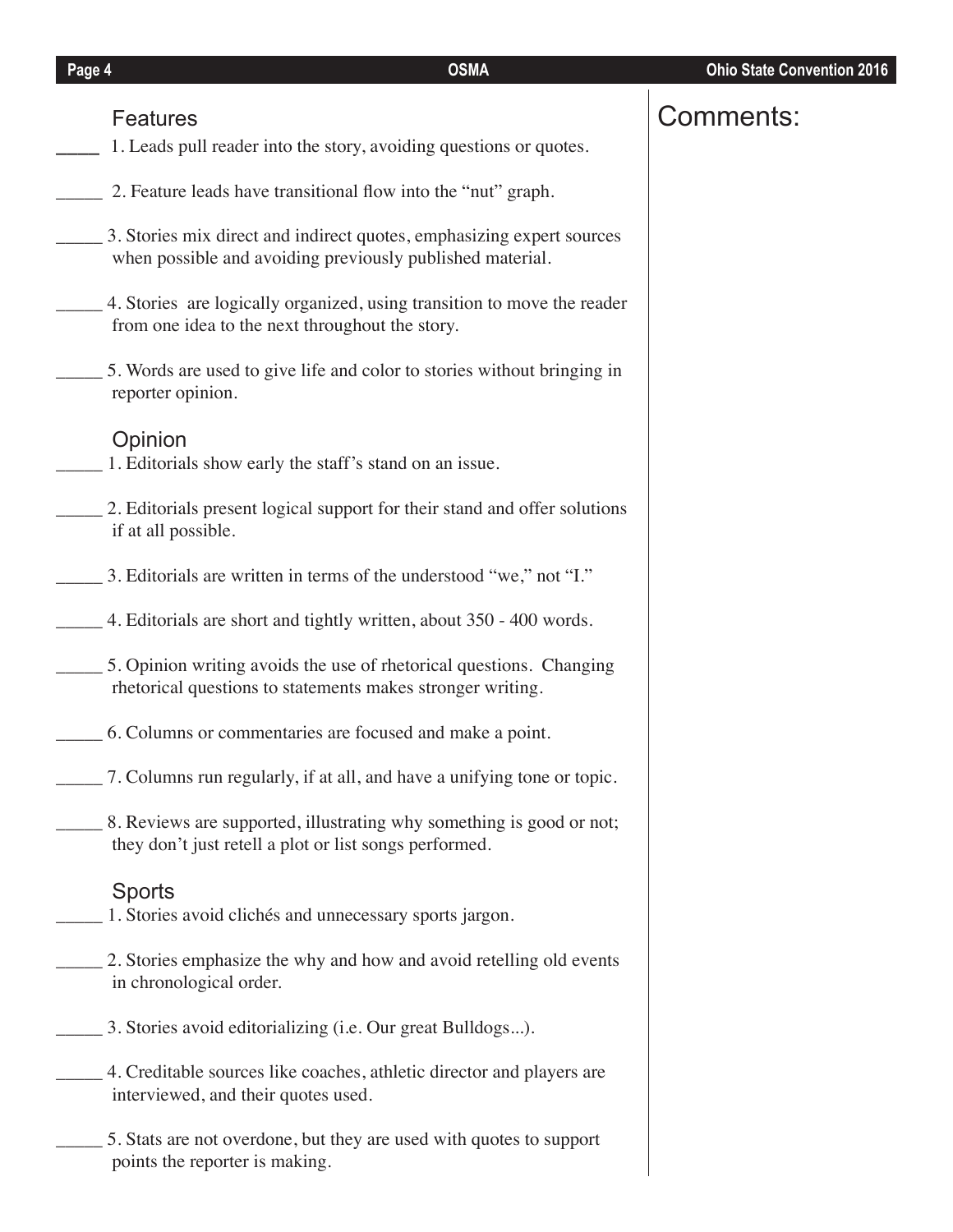\_\_\_\_\_ 1. In general headlines are active voice and contain subject and verb.

- 2. Headlines highlight the story and attract the reader's attention.
- \_\_\_\_\_ 3. Headlines are written to fit. Traditional headlines fit across the allotted columns and display/feature headlines balance graphically with the rest of the page.

# **Cutlines**

- \_\_\_\_\_ 1. Cutlines identify all people essential to understanding the context of the photo and give proper titles for each.
- 2. Cutlines start with interesting words -- not just nouns -- and give additional information so they do not just state the obvious.

# Photography /average **Content**

- \_\_\_\_\_ 1. Photos help tell the story effectively.
- \_\_\_\_\_ 2. Candid photos predominate. Posed pictures are avoided.
- \_\_\_\_\_ 3. Photos generally contain people and action.
- \_\_\_\_\_ 4. Photos reflect a variety of angles and distances from subjects. Feature photos in particular use creative framing and approach.
- \_\_\_\_\_ 5. Photos vary throughout the publication in size and topic.
- \_\_\_\_\_ 6. Photos are properly credited. Those from the Internet indicate USED WITH PERMISSION. (These should not say "Photo compli ments of the Internet." The Internet doesn't own them.)

## Technical quality

- \_\_\_\_\_ 1. Photos are generally free of excess grain, dust or distortion in digital shots and other such problems.
- 2. Photos are in focus.
- \_\_\_\_\_ 3. Photos have proper contrast, neither too gray nor too high contrast. Blacks are appropriately black, whites are white and a range of grays exists.
- \_\_\_\_\_ 4. Photos are cropped effectively and not used in odd, unnatural shapes.

# Headlines **Comments:**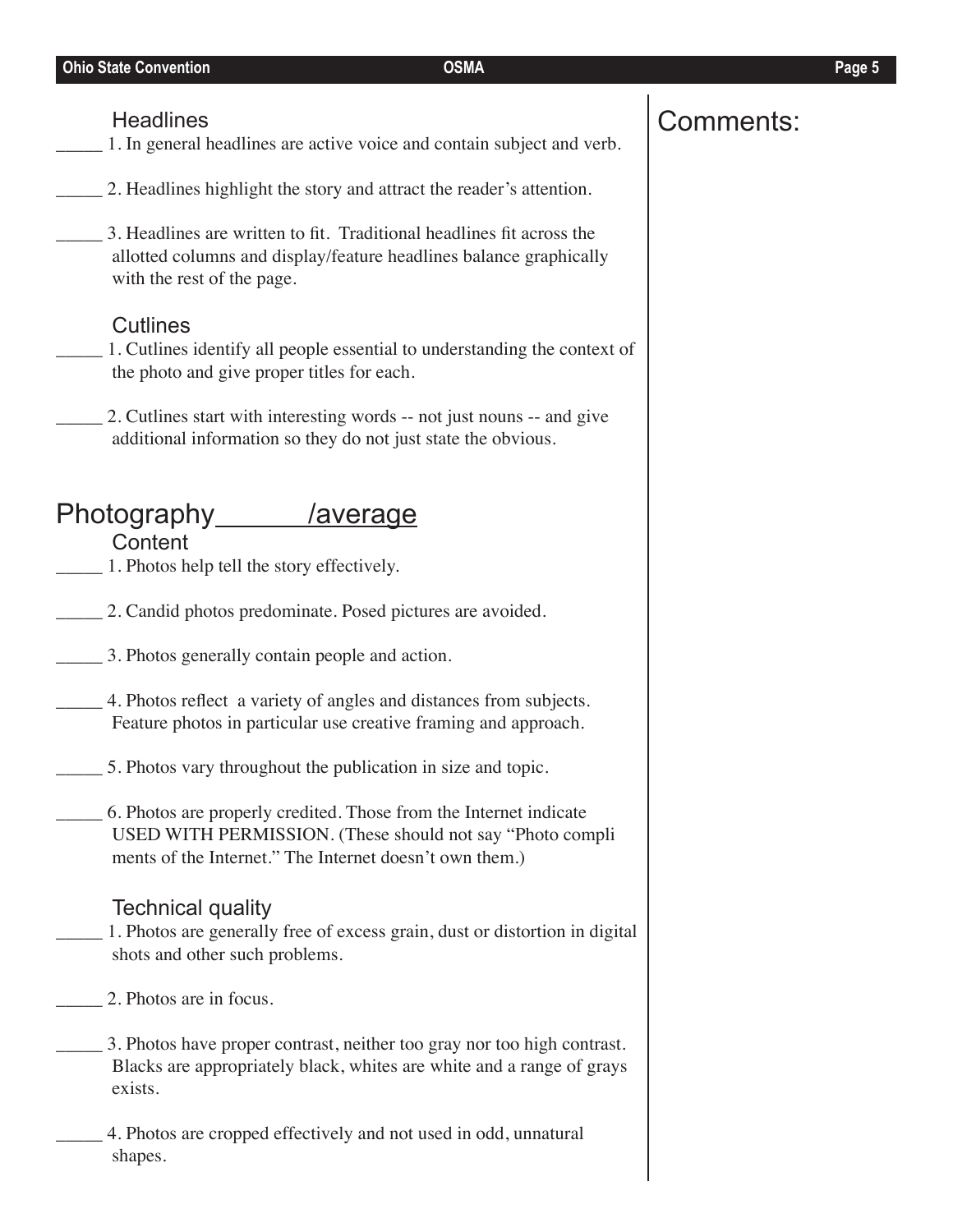| Art /Graphics ______ /average<br><b>Illustrations</b>                                                                                                                                                      | Comments: |
|------------------------------------------------------------------------------------------------------------------------------------------------------------------------------------------------------------|-----------|
| 1. Artwork communicates and adds to the message of the copy.                                                                                                                                               |           |
| 2. Illustrations, hand-drawn or computer-assisted, have a professional<br>touch with artists utilizing a variety of line widths, screens and<br>graphic devices. Any words are typeset or neatly lettered. |           |
| 3. Illustrations are properly credited.                                                                                                                                                                    |           |
| Cartoons<br>1. A cartoon's message is readily clear to the reader.                                                                                                                                         |           |
| 2. Artists use shading or screening and neat lettering so the cartoon<br>looks polished.                                                                                                                   |           |
| 3. Cartoons are properly credited.                                                                                                                                                                         |           |
| Infographics<br>1. Publication uses charts, graphs, maps or diagrams when these will<br>give the reader information attractively at a glance.                                                              |           |
| 2. Such graphic devices are properly attributed with source of the<br>information and artist included.                                                                                                     |           |
| Ads                                                                                                                                                                                                        |           |
| 1. Ads contain photos, graphics and logos that help convey the client's<br>message; number of fonts is limited.                                                                                            |           |
| 2. Ads show readers the benefit of the product or service to them and<br>avoid "compliments of" type of ads.                                                                                               |           |
| 3. Ads are arranged attractively on the page, either pyramided up from<br>the bottom or grouped in a block.                                                                                                |           |

**Page 6** OSMA **OSMA OSMA OSMA ORMA ORMA ORMA ORMA ORMA ORMA ORMA ORMA ORMA ORMA ORMA ORMA** 

*NOTE: Schools should be encouraged to use advertising. It supplies necessary funding but also gives staffers good experience interacting with community member advertisers and designing ad layouts.*

# Design /average

# Page one

\_\_\_\_\_1. Whether a newspaper or newsmagazine, the first page/cover attractively conveys the tone of the publication.

\_\_\_\_\_ 2. Significant stories are prominently displayed.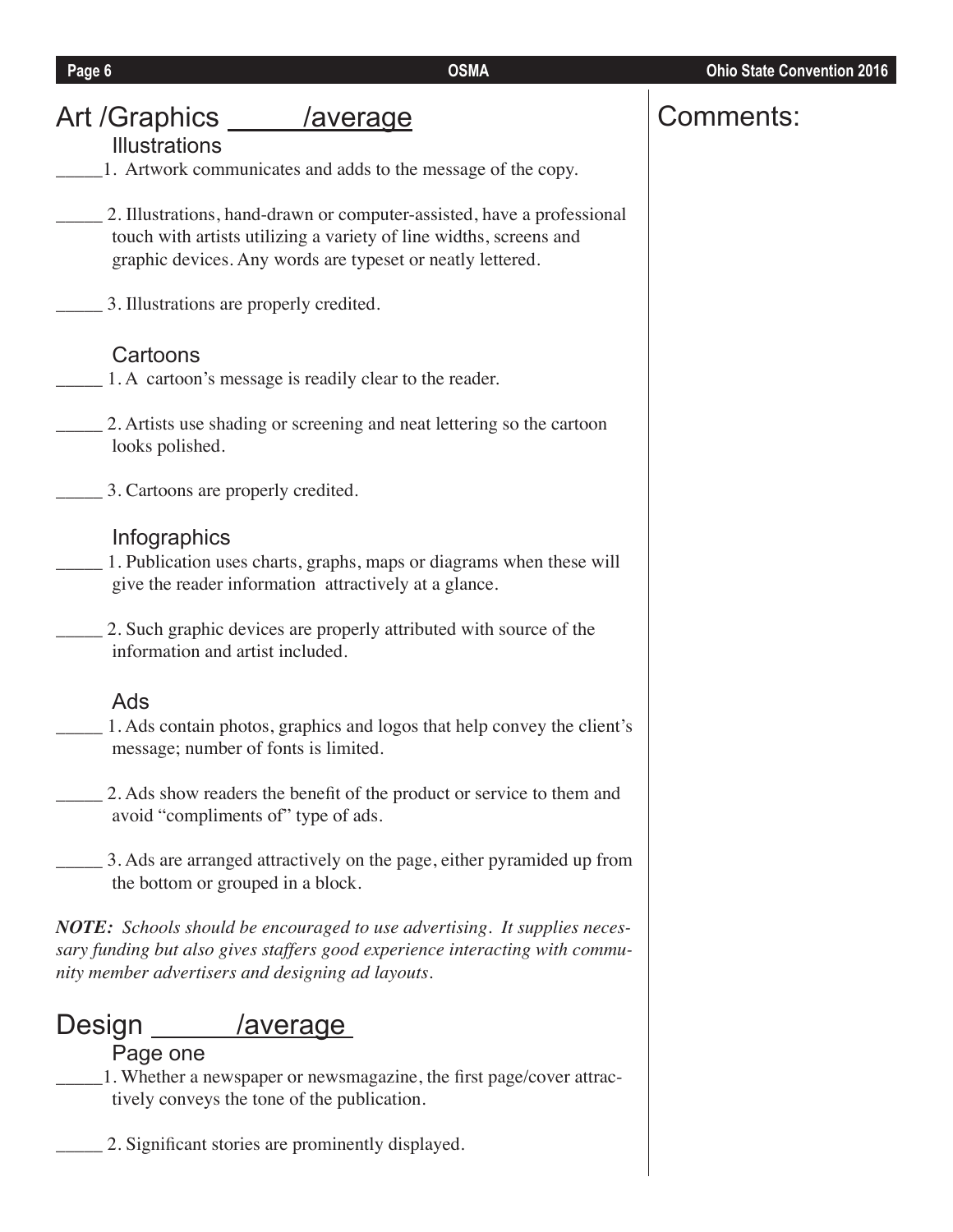# Comments: Inside news/features pages

- \_\_\_\_\_1. Pages all have a visual center of interest with content organized so readers can find things easily.
- \_\_\_\_\_ 2. Pages each contain a folio with publication name, date and page number.

## **Opinion**

- \_\_\_\_\_ 1. Regular features of the page -- editorial, columns, cartoon -- are easy to find and usually in approximately the same spot.
- \_\_\_\_\_ 2. Page is clearly marked as opinion, has no ads and contains the masthead with staff and policy statement.

## Sports

- \_\_\_\_\_ 1. Action photos add to the excitement and interest of the page(s).
	- \_\_\_\_\_ 2. Stat boxes, photos, column headings/logos and other graphic touches prevent the pages from looking gray.

## Typography

- 1. Grays are broken up effectively with headlines and graphic devices such as subheads, pulled quotes and lead-ins.
- 2. Headline typefaces are limited and mix well with each other; display faces are used sparingly and only when appropriate. (NOTE: Newsmagazines may use a greater variety of fonts effectively.)

# Leadership /average

*(Judge: see school info sheet for some of these categories)* Editorial content \_\_\_\_\_

\_\_\_\_\_1. The publication shows its concern for bettering the lives of its readers though its coverage and content and especially through its staff editorials.

2. The staff makes its readers aware of how the world around them impacts their lives with local angles and sources in articles on topics not directly related to school.

## Law and Ethics

1. The publication has a published policy that designates it as an open forum or a forum for student opinion. *(Although some districts will not agree to this, OSMA officials believe this is the best option for student media.)*